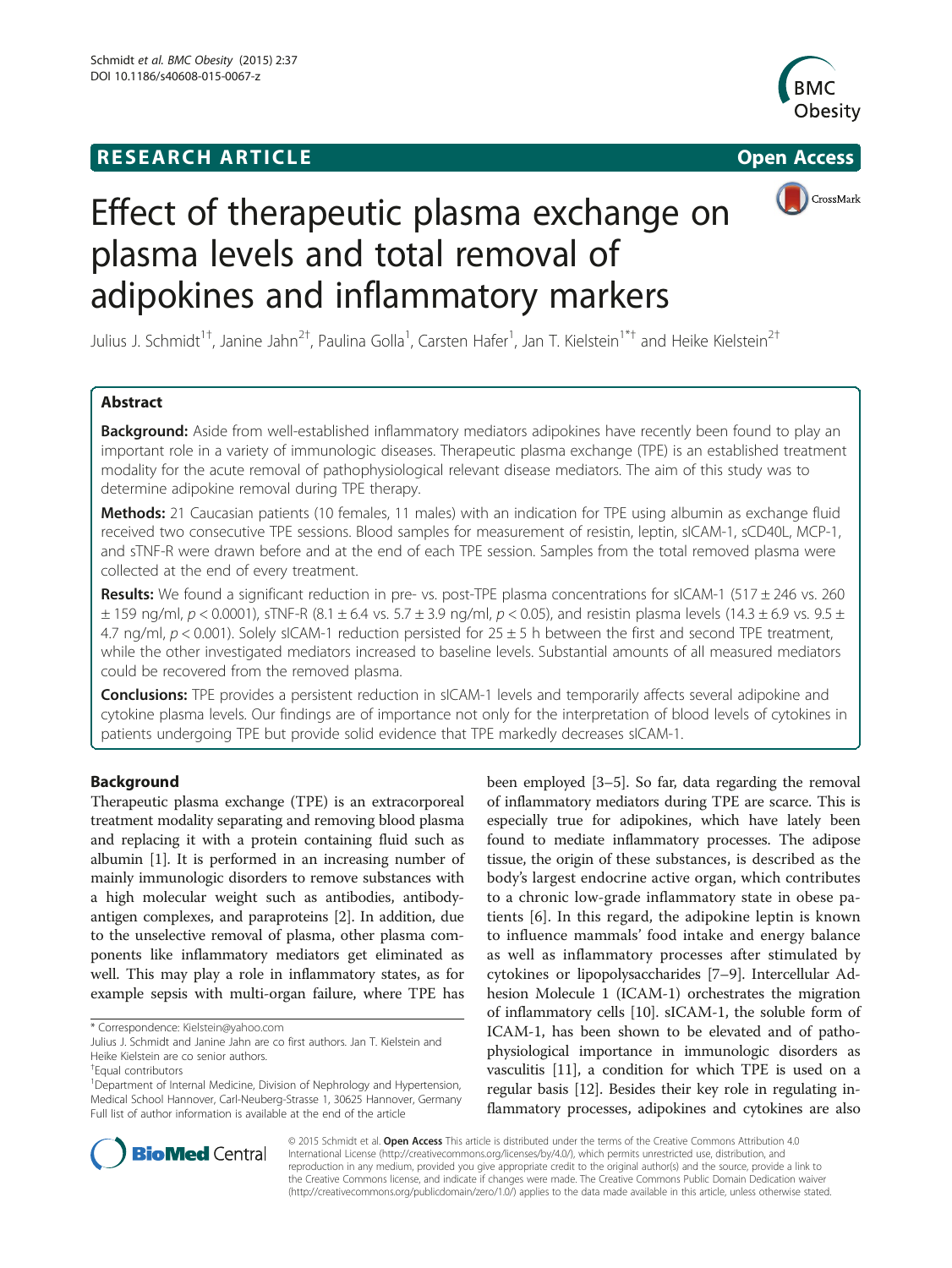biomarkers in numerous disorders, where their plasma level is related to the disease activity like in systemic lupus erythematodes [[13](#page-5-0), [14](#page-5-0)]. In general, sICAM-1 is viewed as a biomarker for endothelial activation [[15](#page-5-0)].

The aim of this study was to investigate the effect of TPE on inflammatory markers / adipokines, to quantify their removal, and to assess their rebound after the treatment.

# **Methods**

The study was approved by the local Ethics Committee of Hannover Medical School, Germany protocol # 5343. All patients gave written informed consent before enrolment into the study. We started the study with 21 Caucasian patients (10 females and 11 males with a mean age of  $51.6 \pm 13.5$  years and a BMI of  $25.1 \pm$ 5.0  $\text{kg/m}^2$ ) with indication for TPE due to various diseases including humoral rejection after solid organ transplantation, Guillain-Barré syndrome, monoclonal gammopathy, multiple sclerosis, rapid progressive glomerulonephritis, polyneuritis, microscopic polyangitis, and cryoglobulinemia. Further patients' characteristics and details of the procedure are described elsewhere [\[16](#page-5-0)].

Every patient received two consecutive TPE sessions during the study. Plasma exchange therapy was performed using either the Spectra Optia® (TerumoBCT Inc., USA) or the Octo Nova® (DIAMED Medizintechnik GmbH, Germany) apheresis system. Anticoagulation was applied either by heparin or citrate. The prescribed dose of exchange volume of every TPE treatment was 1.1-times the individual calculated total plasma volume, using the Nadler-Allen equation.

A substitute fluid with 5 % albumin concentration was used in every treatment. Blood samples for measurement of different adipokines / obesity markers as resistin (12.5 kDa), leptin (16 kDa), sICAM-1 (80–110 kDa), soluble CD40 ligand (sCD40L, 39 kDa), monocyte chemoattractant protein-1 (MCP-1, 13 kDa), soluble tumor necrosis factor receptor (sTNF-R, 60 kDa), and routine chemistry were drawn before (pre-TPE) and at the end (post-TPE) of the first and second TPE session. Samples at the end of each TPE treatment were collected before the rinse back of the blood. Additionally, plasma samples from the waste bags were drawn after each treatment. Blood samples were immediately cooled on ice, centrifuged at 1500 g, and 4 °C for 10 min. Plasma samples were stored in 1 ml aliquots at −80 °C until further use.

#### Analysis of plasma adipokines and cytokines

Leptin, resistin, soluble CD40 ligand (sCD40L), sICAM-1, soluble tumor necrosis factor receptor (sTNF-R), and monocyte chemoattractant protein 1 (MCP-1) were analysed using the eBioscience® FlowCytomix™ Human

Obesity 9plex Kit (Bender MedSystems GmbH, Austria) following the manufacturer's instructions. A standard protein dilution and human plasma samples were incubated with a Bead and Conjugate Mixture for two hours. After washing with assay buffer, a Streptavidin-PE Solution was added and incubated for one hour. Subsequently, samples and standard protein dilutions were washed twice, re-suspended in assay buffer, and analysed by flow cytometry using LSR Fortessa (BD Biosciences, San Diego, USA) with FlowCytomix Pro Software (Bender MedSystems GmbH, Vienna, Austria).

#### Statistical analysis

We used GraphPad Prism 6 (GraphPad Software, Inc., La Jolla, USA) for statistical analysis. Pre- and post-TPE levels of all treatments were compared suing the student T-test. This analysis was conducted in the whole study population as well as woman and men separately, the significance level was set at  $p < 0.05$ .

# Results

All enrolled patients completed the two study TPE treatments. The exchanged plasma volume over all treatment sessions was  $3570 \pm 589$  ml, which was  $1.1 \pm 0.1$ -times the individual calculated plasma volume. The average time period between the first and second therapy session was  $25 \pm 5$  h.

#### sICAM-1

Evaluating all TPE sessions  $(1<sup>st</sup>$  and  $2<sup>nd</sup>)$  plasma levels of sICAM-1 were reduced by  $\sim$  50 % (from 517  $\pm$  246 pre-TPE to  $260 \pm 159$  ng/ml post TPE,  $p < 0.0001$ ). Separate analysis of the 1<sup>st</sup> TPE session showed a decrease of sICAM-1 from  $615 \pm 261$  to  $291 \pm 173$  ng/ml,  $p < 0.0001$ . Despite a rebound from  $291 \pm 173$  after the 1<sup>st</sup> TPE to  $418 \pm 189$  ng/ml (p < 0.05) before the 2<sup>nd</sup> these levels were still lower than the ones before the  $1<sup>st</sup>$  treatment  $(418 \pm 189 \text{ ng/ml vs. } 615 \pm 261, p < 0.01)$ , suggesting a prolonged reduction effect of TPE on sICAM-1. A total amount of  $1.3 \pm 0.9$  mg sICAM-1 per treatment was recovered from the total removed collected plasma (Figs. [1a](#page-2-0) and [2a\)](#page-3-0).

#### sCD40L

There was neither a significant decrease in soluble CD40 Ligand plasma levels comparing all pre-TPE and post-TPE levels  $(4.4 \pm 2.3 \text{ vs. } 3.4 \pm 1.7 \text{ ng/ml, n.s.})$  nor analysing the effect of the 1<sup>st</sup> TPE alone  $(4.8 \pm 2.7 \text{ vs. } 3.6 \pm 1.8 \text{ ng/ml})$ , n.s.). Furthermore, no significant differences of sCD40L neither in pre TPE plasma levels between the two treatment sessions (pre-TPE 1 vs. pre-TPE 2:  $4.8 \pm 2.7$  vs.  $3.9 \pm$ 1.7 ng/ml, n.s.) nor from the end of the  $1<sup>st</sup>$  to the beginning of the  $2<sup>nd</sup>$  treatment  $(3.6 \pm 1.8 \text{ vs. } 3.9 \pm 1.7 \text{ ng/ml})$ n.s.) could be detected. We found a total amount of 1.6 ±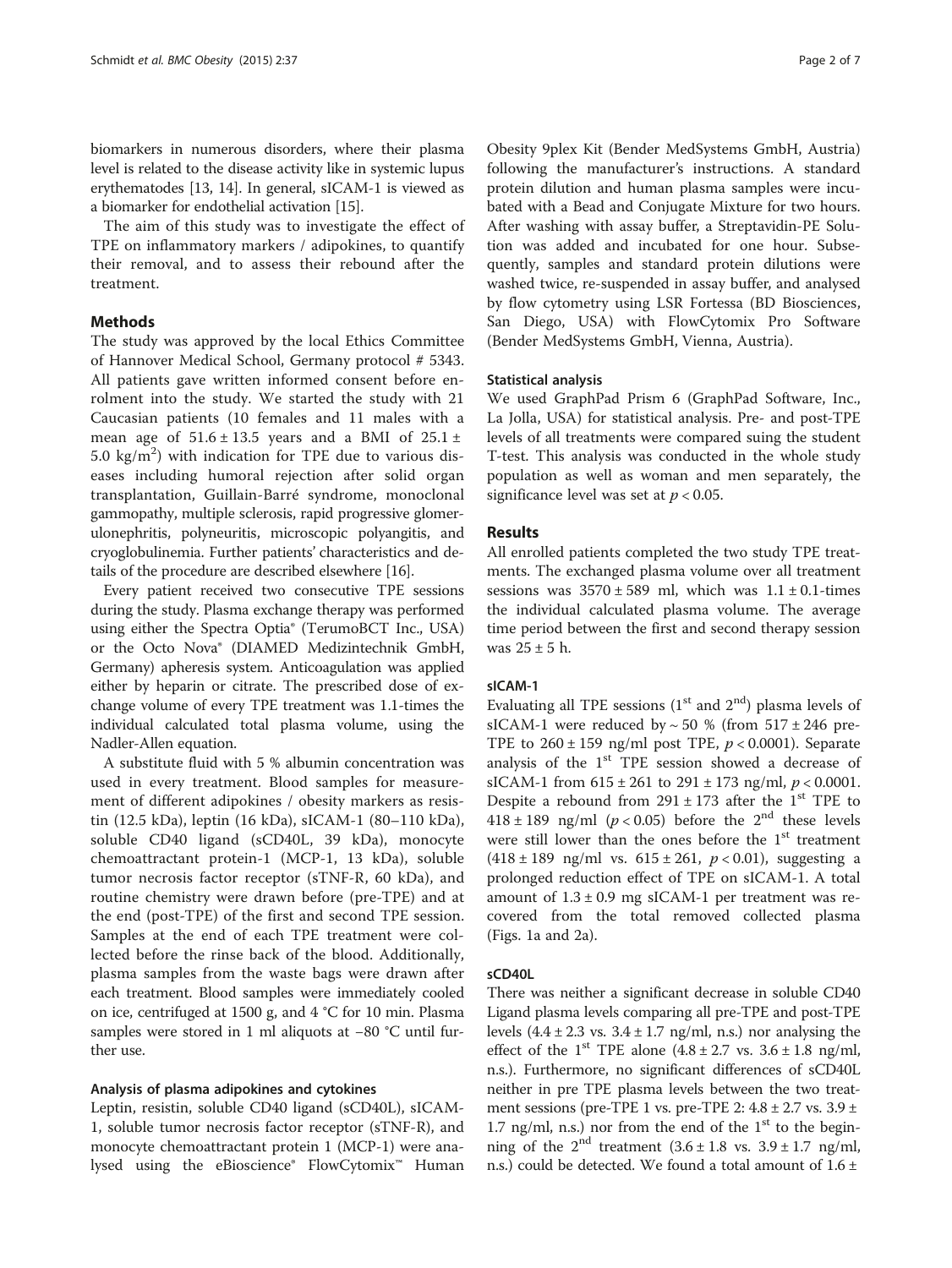<span id="page-2-0"></span>

1.8 μg sCD40L in the collected removed plasma. (Figs. 1b and [2b\)](#page-3-0).

# sTNF-R

There was a significant decrease in soluble TNF-R comparing all pre-TPE to post-TPE plasma levels  $(8.1 \pm 6.4 \text{ vs. } 5.7)$  $\pm$  3.9 ng/ml,  $p < 0.05$ ). We found a total amount of 21.3  $\pm$ 18.6 μg sTNF-R in the collected removed plasma. However, there was no significant decrease in TNF-R plasma levels comparing pre to the post-TPE levels of the  $1<sup>st</sup>$  TPE treatment alone  $(8.3 \pm 6.7 \text{ vs. } 5.6 \pm 3.8 \text{ ng/ml, n.s.})$ . There was also no significant difference in pre-TPE plasma levels of sTNF-R between the two treatment sessions  $(8.3 \pm 6.7 \text{ vs.})$  $7.8 \pm 6.3$  ng/ml, n.s.) nor a sTNF-R increase from the end of the 1<sup>st</sup> to the beginning of the 2<sup>nd</sup> treatment (5.6  $\pm$  3.8 vs.  $7.8 \pm 6.3$  ng/ml, n.s.) (Figs. 1c and [2c\)](#page-3-0).

# MCP-1

There was neither a significant decrease in MCP-1 comparing all pre-TPE to post-TPE plasma levels  $(1.4 \pm 1.7 \text{ vs.})$  $1.2 \pm 1.3$  ng/ml, n.s.) nor looking at the 1<sup>st</sup> TPE alone

 $(1.5 \pm 1.7 \text{ vs. } 1.3 \pm 1.4 \text{ ng/ml, n.s.).}$  Despite the lack of effect of TPE on plasma levels we found a total amount of 2.1 ± 2.9 μg MCP-1 in the exchanged plasma. (Figs. 1d and [2d\)](#page-3-0).

# Resistin

Resistin was significantly reduced during TPE comparing all pre- and post-TPE sessions  $(14.3 \pm 6.9 \text{ vs. } 9.5 \pm 1)$ 4.7 ng/ml,  $p < 0.001$ ) as well as looking at the first TPE alone  $(14.2 \pm 6.9 \text{ vs. } 9.4 \pm 4.5 \text{ ng/ml}, p < 0.05)$ . A total amount of  $26.5 \pm 16.3$  μg resistin was detected in the removed plasma. There was a significant rebound from the end of the 1<sup>st</sup> to the beginning of the 2<sup>nd</sup> treatment  $(9.4 \pm 4.5 \text{ vs. } 14.5 \pm 7.1 \text{ ng/ml}, p < 0.01)$ . However, the resistin plasma levels prior to the first and second treatment did not differ significantly  $(14.2 \pm 6.9 \text{ vs. } 14.5 \pm$ 7.1 ng/ml, n.s.) (Figs. 1e and [2e\)](#page-3-0).

# Leptin

There was neither a significant reduction of leptin plasma by TPE comparing all pre-TPE and post-TPE levels (172.8 ± 169.4 vs. 122.4 ± 134.2 ng/ml, n.s.) nor analysing the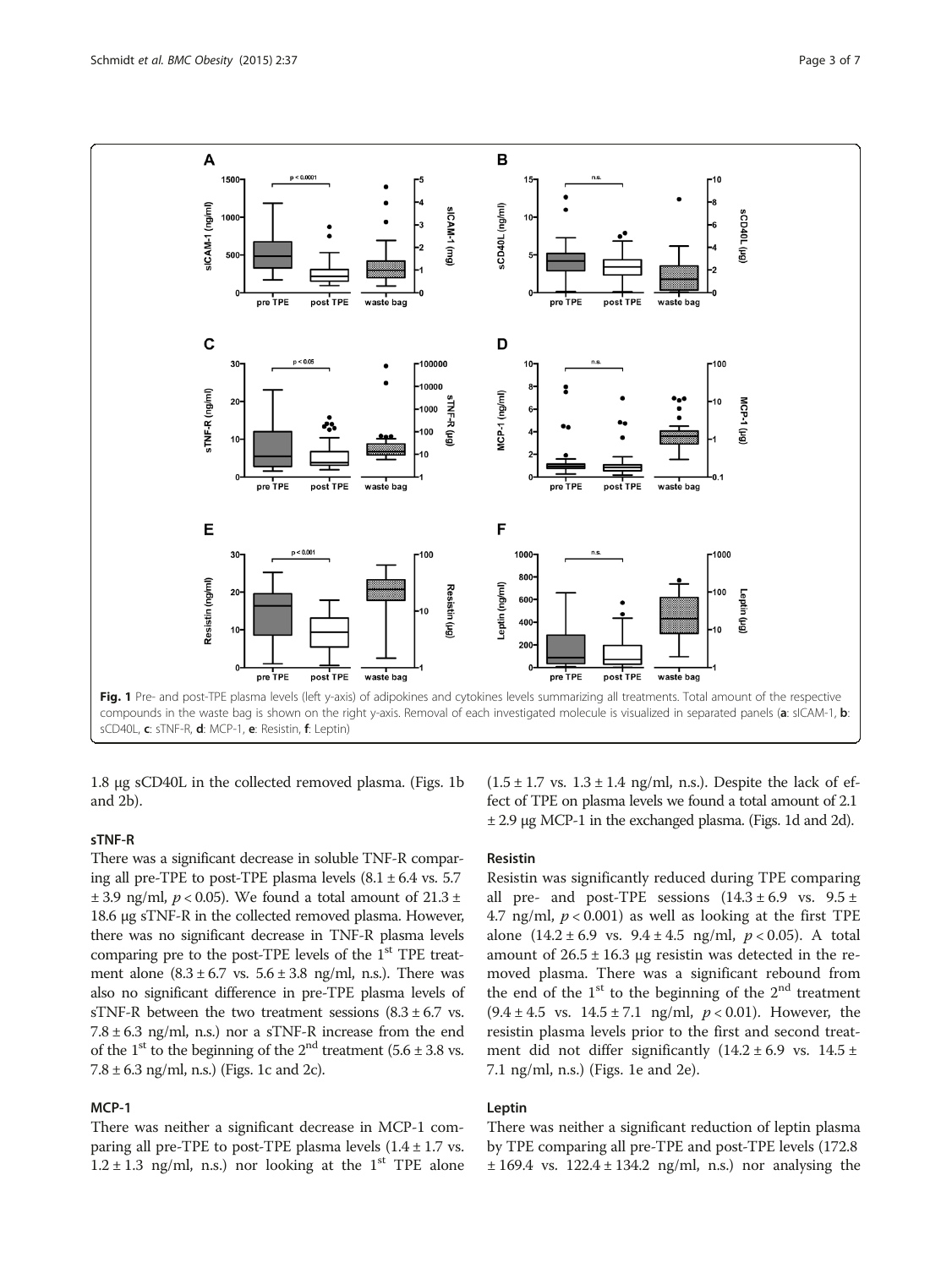<span id="page-3-0"></span>

effect of the 1<sup>st</sup> TPE separately (178.5  $\pm$  159.4 vs. 130.5  $\pm$ 135.5 ng/ml, n.s.). We found a total amount of  $45.2 \pm$ 49.2 μg leptin in the total removed plasma. No significant increase in leptin plasma levels between the end of the 1<sup>st</sup> treatment and the start of the  $2<sup>nd</sup>$  TPE (130.5 ± 135.5 vs.  $167.1 \pm 181.8$  ng/ml, n.s.). (Figs. [1f](#page-2-0) and 2f).

#### Gender effects

Interestingly, in a separate analysis on the effect of gender the female patients revealed a resistin reduction during the  $1<sup>st</sup>$  TPE treatment (pre-TPE  $1<sub>women</sub>$  vs. post-TPE  $1_{\text{women}}$ : 17.1 ± 5.7 vs. 11.8 ± 3.8 ng/ml,  $p < 0.05$ ) as well as resistin rebound (post-TPE  $1_{\text{women}}$  vs. pre-TPE  $2_{\text{women}}$ :  $11.8 \pm 3.8$  vs.  $17.3 \pm 5.8$  ng/ml,  $p < 0.05$ ) while men did not. Plasma resistin levels were also significantly higher in women as compared to the male patients before and after TPE (pre-TPE<sub>women</sub> vs. pre-TPE<sub>men</sub>:  $17.2 \pm 5.6$  vs.  $11.2 \pm 6.9$  ng/ml,  $p < 0.01$ ; post-TPE<sub>women</sub> vs. post-TPE<sub>men</sub>:  $11.8 \pm 3.9$  vs.  $7.1 \pm 4.3$  ng/ml,  $p < 0.001$ ).

#### **Discussion**

This study shows for the first time that sICAM-1, sTNF-R, and resistin plasma levels are significantly reduced by TPE treatment and quantifies the amount of these substances in the total collected removed plasma. While the effect for sICAM-1 persisted for  $25 \pm 5$  h, all other investigated markers increased back to baseline in that period of time. These results can also be found in a subgroup analysis, evaluating patients with  $BMI > 25$  kg/m<sup>2</sup> and with a BMI <  $25 \text{ kg/m}^2$  seperatey. There is a gender specific effect of TPE on resistin plasma levels.

There are several aspects to consider in the interpretation of our results. It seems unlike that, the difference in prolonged serum level decrease between the investigated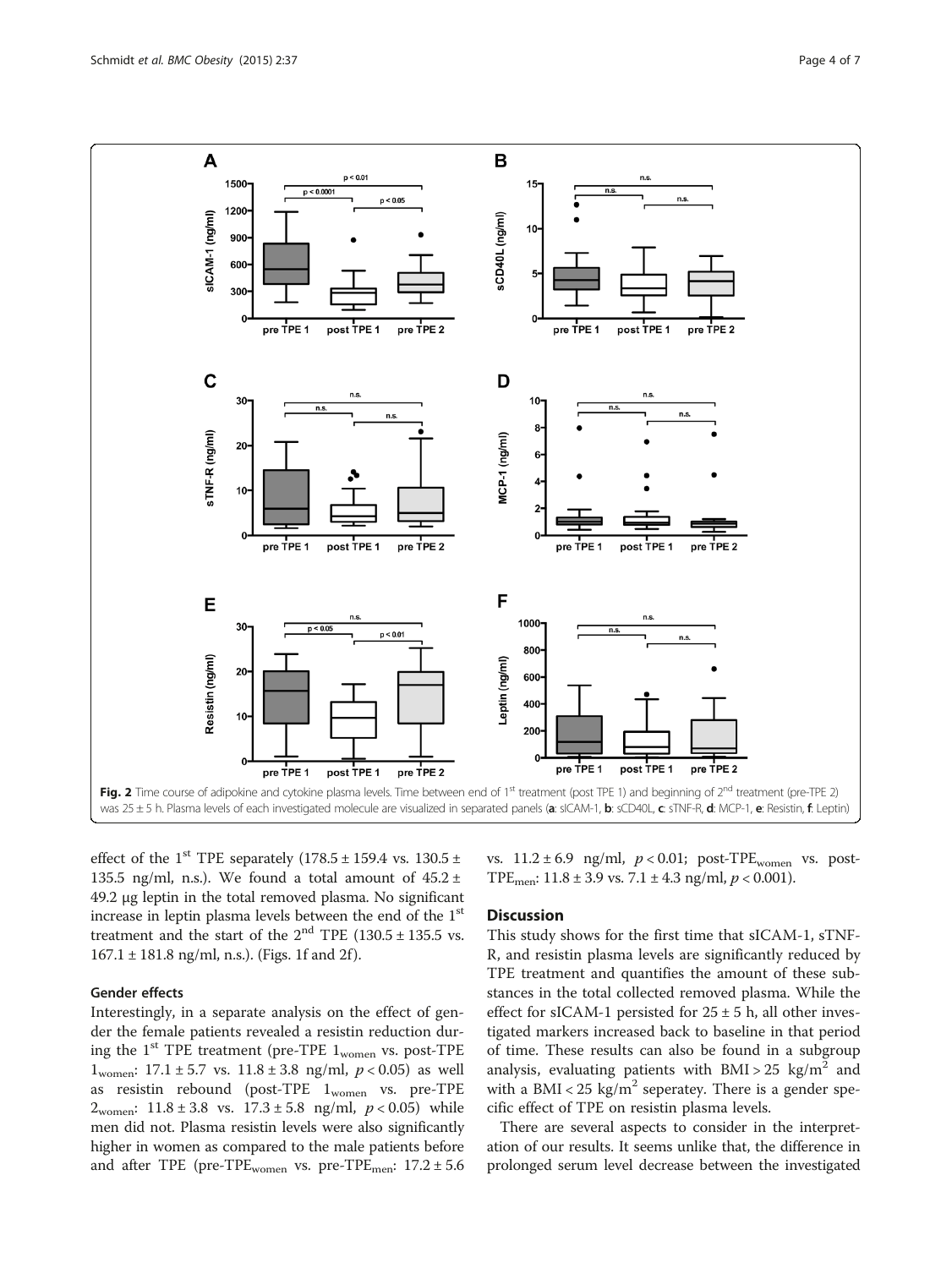substances is due their difference in molecular size. All investigated substances, which range from 12.5 to 89 kDa are clearly below the molecular cut-off of the TPE, i.e.1000 kDa.. Different serum half-life times and different volumes of distribution seem more likely to play a role in the different effects of TPE in the examined markers. This is best epitomized by leptin, which it is not significantly altered by TPE. In the human body it has a very short halflife of 25 min [\[17\]](#page-5-0). The half-life of sICAM-1, the molecule which was markedly and prolonged lowered by TPE, is only ill defined as it is highly variable and changes with the underlying disease. However, induced sICAM-1 release in human epithelial cells needs up to 24 h to achieve a steady state concentration [[18](#page-6-0)], therefore the sICAM-1 serum dynamic is presumably slower than the one of leptin. Adipokine serum levels, except resistin, were generally higher in our patients than in healthy controls described in the literature.

While the effect of TPE on immunoglobulins and immune-complexes [[19\]](#page-6-0) or even cardiac markers like troponin and BNP [[16\]](#page-5-0) has been shown, data on the effect of other pathophysiologically important mediators are scarce. The most interesting compound in our analysis was sICAM-1. It increases in different inflammatory diseases like vasculitis or psoriasis arthritis [[20\]](#page-6-0). It is believed that the soluble form of ICAM-1 has an active immunologic role due to its interaction with lymphocyte function-associated antigen (LFA-1) [[11\]](#page-5-0). Compared to healthy subjects reported in the literature, the observed plasma concentrations of our patients was markedly elevated. This is in line with previous studies in patients with inflammatory diseases [\[21\]](#page-6-0). In ANCA-positive renal vasculitis Tesar et al. proved a significant decrease of sICAM-1 in the TPE treatment period [[22\]](#page-6-0). In our study, we see a marked effect on TPE on sICAM in all patients including those with antibody-mediated rejection after renal transplantation. This might be of clinical importance as sICAM-1 levels significantly correlate with mortality in renal transplant recipients [\[23](#page-6-0)]. To our knowledge this is the first time both, a significant decrease of sICAM-1 levels in the patient's blood after TPE and the eliminated whole amount of sICAM-1 in the waste bag, are shown.

Soluble TNF-R is important in inflammatory conditions like spondyloarthritis and is associated with delirium in critically ill patients [[24](#page-6-0), [25\]](#page-6-0). sTNF-R levels are increased in our patient group compared with the general population [[26\]](#page-6-0). In the present study we observed a significant decrease in sTNF-R levels of 30 % during TPE treatment. This finding is remarkable, as even extracorporeal liver support systems as MARS™ (Molecular Adsorbent Recirculating System) or Prometheus™ were not able to lower sTNF-R levels [\[27\]](#page-6-0). However, the sTNF-R levels did not differ in pre TPE levels between the 1<sup>st</sup> and the 2<sup>nd</sup> treatment suggesting a short lived effect on plasma levels, which does not exclude a potential clinical benefit in diseases like spondyloarthritis.

The adipokine leptin could not be lowered by TPE. The role of leptin in inflammatory diseases is controversial. It might be a marker of disease activity in Behçet's syndrome and is elevated in patients with systemic lupus erythematodes [[28, 29\]](#page-6-0). Leptin also seems to decrease in patients with active ANCA associated vasculitis [[30\]](#page-6-0). It is possible that leptin plays an important role in several inflammatory conditions. Yet, we found no significant decrease in leptin plasma levels in our study.

The role of resistin in inflammation is also a matter of debate. While high resistin levels are associated with rheumatoid arthritis, coronary heart disease and insulin resistance, a low resistin plasma level may be correlated with a high hospitalization rate in dialysis patients [[31](#page-6-0), [32](#page-6-0)]. Interestingly, the women in our study had higher resistin plasma levels as compared to the male patients. Furthermore, resistin plasma levels decreased significantly in women during TPE. Gender specific differences in resistin levels have been described since the introduction of the molecule [\[33\]](#page-6-0). Steppan et al. speculate in a later review that gender differences may be due to differences in body fat distribution or hormone levels [[34](#page-6-0)]. Hormone influence on resistin serum levels seems likely as they are approximately two times higher during premenopause compared to peri- or postmenopause [\[35\]](#page-6-0). However, estradiol administration or ovariectomy did not alter resistin serum levels in women [\[36\]](#page-6-0). Resistin serum levels seem to be independent from patients' bodyweight and may be a possible risk factor for insulin resistance [[37](#page-6-0)]. In addition, resistin may play a role in breast and endometrial cancer [\[38\]](#page-6-0). However, gender specific differences in resistin serum levels are not fully understood and cannot be further clarified by this study, as it was not designed to do so.

Excessive body fat mass in obese patients leads to elevated circulating adipokine levels especially of leptin, resistin, and TNF- $\alpha$  [\[39](#page-6-0), [40\]](#page-6-0). We performed a subgroup analysis, where we divided our patients into a group with BMI <25 (7 women, 3 men) and >25 (4 women, 7 men). Interestingly, post TPE serum levels for resistin were significantly higher in the lean patient group, while pre TPE serum levels had a similar trend (pre TPE serum levels BMI <25 vs. BMI >25 16 ng/ml  $\pm$  1.6 vs. 11.9  $\pm$ 1.3 ng/ml,  $p = 0.06$ , post TPE serum levels BMI <25 vs. BMI >25: 10.7 ± 1.1 ng/ml vs. 7.9 ± 0.9 ng/ml,  $p < 0.05$ ). Therefore, one could postulate, that the gender specific effect on resistin serum concentrations seems to overcome influences of body mass. However, due to the small patient number of this study, subgroup analyses could be misleading. Leptin, one of the central adipocyte-derived hormones, has a major influence on metabolism, immune functions [\[41\]](#page-6-0), and has often been associated with cell proliferation and cancer development. A reduction of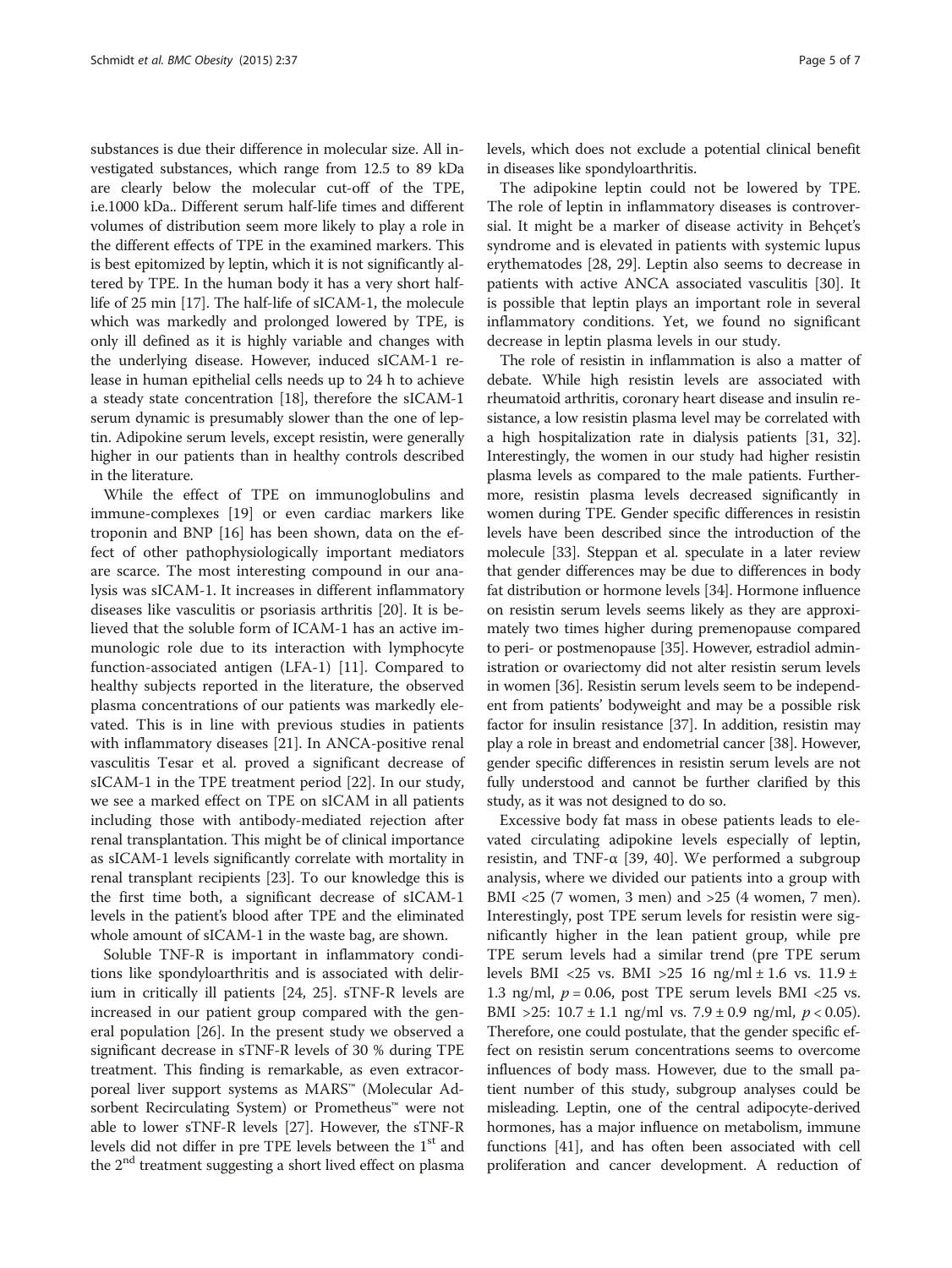<span id="page-5-0"></span>these mediators after therapeutic plasma exchange could accomplish positive effects in case of an obesity-related increase of adipokine levels. Furthermore, we demonstrated that altered levels of several adipokines (e.g. resistin and leptin) can decrease the glomerular filtration rate and increase albuminuria [\[42\]](#page-6-0).

We wish to acknowledge several limitations of our study. Firstly, we only included patients receiving TPE with albumin as replacement fluid as fresh frozen plasma would have interfered with the analysis of the biomarkers. Therefore, our results are valid for patients treated with TPE and albumin as an exchange fluid. Furthermore, underlying illnesses necessitating TPE and other patient characteristics spanned a variety of conditions. Different morbidities may affect the kinetics of the measured marker, as well as differences in the timespan between the treatment sessions. This could lead to an over- or underestimation of the effects of TPE. Additionally, the patient number of our study is rather small and we did not include a follow up period, so clinical relevance of this date cannot be determined.

#### Conclusion

In summary, the present study shows a substance- and time-specific removal of various adipokines by TPE. sICAM-1 is the only investigated substance, which shows a prolonged reduction in the patients' serum levels by TPE. Therefore, sICAM-1 plasma levels should be interpreted with caution in patients undergoing TPE. Thus, apart from the removal of autoantibodies and proteins levels of adipocyte tissue derived hormones are altered by TPE. Depending on the specific adipokine, this side-effect of TPE may be (dis)advantageous for the treatment of the underlying disease.

# Consent

All patients gave written informed consent before enrolment into the study. A copy of the written consent is available for review by the Series Editor of this journal.

#### Abbreviations

LFA-1: lymphocyte function-associated antigen; MARS™: Molecular Adsorbent Recirculating System; MCP-1: monocyte chemoattractant protein-1; ICAM-1: Intercellular Adhesion Molecule 1; sCD40L: soluble CD40 ligand; sTNF-R: soluble TNF-R; TPE: Therapeutic plasma exchange.

#### Competing interests

JTK has received research funding from Terumo BCT for an investigatorinitiated study with unrestricted research support, i.e. no influence on the current study. There are no other competing interests.

#### Authors' contributions

CH and JTK treated and enrolled the patients. PG collected the samples. JJS, JJ, JTK and HK evaluated the test results. All of the authors have participated in the discussion and in writing of the submitted manuscript. All authors read and approval the final manuscript.

#### Authors' information

Not applicable

#### Availability of data and materials

Not applicable

#### Acknowledgements

We would like to thank the nursing staff of our dialysis department for the practical support during the study. The study was supported by institutional funds from the Department of Nephrology and Hypertension of the Hannover Medical School.

#### Author details

<sup>1</sup>Department of Internal Medicine, Division of Nephrology and Hypertension Medical School Hannover, Carl-Neuberg-Strasse 1, 30625 Hannover, Germany. <sup>2</sup> Department of Anatomy and Cell Biology, Faculty of Medicine, Martin Luther University Halle-Wittenberg, Halle, Germany.

#### Received: 30 March 2015 Accepted: 12 September 2015 Published online: 30 September 2015

#### References

- 1. Williams ME, Balogun RA. Principles of separation: indications and therapeutic targets for plasma exchange. Clin J Am Soc Nephrol. 2014;9(1):181–90.
- 2. Schwartz J, Winters JL, Padmanabhan A, Balogun RA, Delaney M, Linenberger ML, et al. Guidelines on the use of therapeutic apheresis in clinical practice-evidence-based approach from the Writing Committee of the American Society for Apheresis: the sixth special issue. J Clin Apher. 2013;28(3):145–284.
- 3. De Simone N, Racsa L, Bevan S, Matevosyan K, Valley T, Girod C, et al. Therapeutic plasma exchange in the management of sepsis and multiple organ dysfunction syndrome: a report of three cases. J Clin Apher. 2014;29(2):127–31.
- 4. Cantaluppi V, Weber V, Lauritano C, Figliolini F, Beltramo S, Biancone L, et al. Protective effect of resin adsorption on septic plasma-induced tubular injury. Crit Care. 2010;14(1):R4.
- 5. Hadem J, Hafer C, Schneider AS, Wiesner O, Beutel G, Fuehner T, et al. Therapeutic plasma exchange as rescue therapy in severe sepsis and septic shock: retrospective observational single-centre study of 23 patients. BMC Anesthesiol. 2014;14:24.
- 6. Nakamura K, Fuster JJ, Walsh K. Adipokines: a link between obesity and cardiovascular disease. J Cardiol. 2014;63(4):250–9.
- 7. Shimomura I, Hammer RE, Ikemoto S, Brown MS, Goldstein JL. Leptin reverses insulin resistance and diabetes mellitus in mice with congenital lipodystrophy. Nature. 1999;401(6748):73–6.
- 8. Friedman JM, Halaas JL. Leptin and the regulation of body weight in mammals. Nature. 1998;395(6704):763–70.
- 9. Grunfeld C, Zhao C, Fuller J, Pollack A, Moser A, Friedman J, et al. Endotoxin and cytokines induce expression of leptin, the ob gene product, in hamsters. J Clin Invest. 1996;97(9):2152–7.
- 10. Long EO. ICAM-1: getting a grip on leukocyte adhesion. J Immunol. 2011;186(9):5021–3.
- 11. Witkowska AM, Borawska MH. Soluble intercellular adhesion molecule-1 (sICAM-1): an overview. Eur Cytokine Netw. 2004;15(2):91–8.
- 12. Jayne DR, Gaskin G, Rasmussen N, Abramowicz D, Ferrario F, Guillevin L, et al. Randomized trial of plasma exchange or high-dosage methylprednisolone as adjunctive therapy for severe renal vasculitis. J Am Soc Nephrol. 2007;18(7):2180–8.
- 13. Poonpet T, Honsawek S. Adipokines: Biomarkers for osteoarthritis? World J Orthop. 2014;5(3):319–27.
- 14. Aleksandrova K, Jenab M, Bueno-de-Mesquita HB, Fedirko V, Kaaks R, Lukanova A, et al. Biomarker patterns of inflammatory and metabolic pathways are associated with risk of colorectal cancer: results from the European Prospective Investigation into Cancer and Nutrition (EPIC). Eur J Epidemiol. 2014;29(4):261–75.
- 15. Blake GJ, Ridker PM. Inflammatory bio-markers and cardiovascular risk prediction. J Intern Med. 2002;252(4):283–94.
- 16. Tutarel O, Golla P, Beutel G, Bauersachs J, David S, Schmidt BM, et al. Therapeutic plasma exchange decreases levels of routinely used cardiac and inflammatory biomarkers. PLoS One. 2012;7(6):e38573.
- 17. Klein S, Coppack SW, Mohamed-Ali V, Landt M. Adipose tissue leptin production and plasma leptin kinetics in humans. Diabetes. 1996;45(7):984–7.